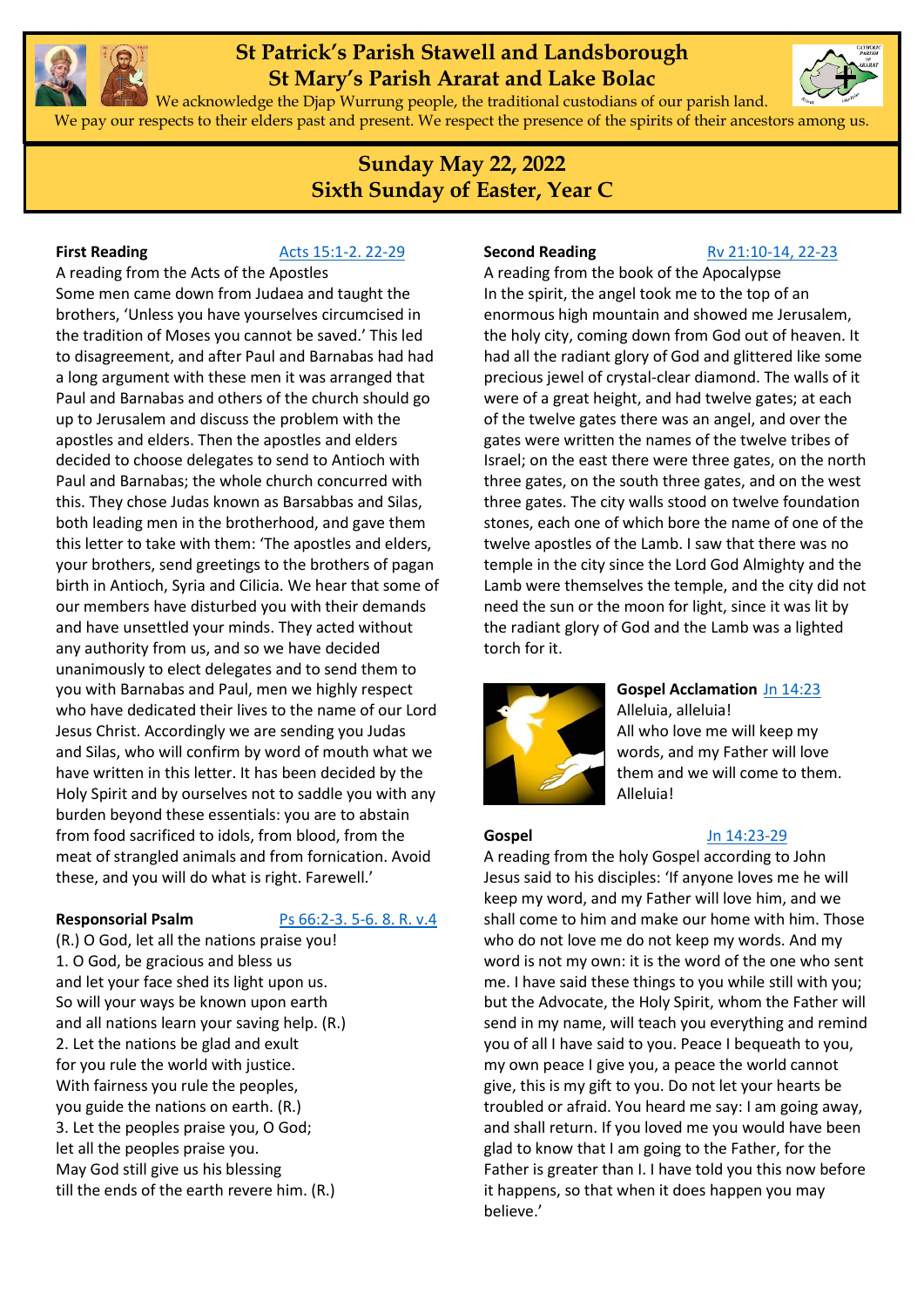# **Parish Information – Parishes of Stawell and Ararat**

**Parish Priest** Fr. Andrew Hayes andrew.hayes@ballarat.catholic.org.au **Parish Bulletin Online** [www.ballarat.catholic.org.au](http://www.ballarat.catholic.org.au/) – follow link to parish **Secretary / Child Safe** Jill Croxford [ararat@ballarat.catholic.org.au](mailto:ararat@ballarat.catholic.org.au) **Parish Emails** [ararat@ballarat.catholic.org.au](mailto:ararat@ballarat.catholic.org.au) or [stawell@ballarat.catholic.org.au](mailto:stawell@ballarat.catholic.org.au) **Parish Office** 304a Barkly St Ararat. Open Thursdays and Fridays 9am – 3pm **Phone** 03 5352 5460 Post Box **PO BOX 92, Ararat, VIC 3377** 

**Ararat Sunday 8.30am** May 29 **Stawell** Sunday 10.30am Sunday 10.30am Sunday 10.30am Sunday 10.30am Sunday Sunday The Ascension of the Lord Year C **Lake Bolac** st 3 rd 5 Landsborough <sup>nd</sup> 4<sup>th</sup> Sundays 6pm Vigil Sat Glenthompson (Hamilton Parish) 2<sup>nd</sup> 4<sup>th</sup> Sundays 8.30am

#### **Weekday Masses (usual schedule)** Aged Care Roster

**Tuesday:** 10am Stawell (Check bulletin for occasional changes) 1 **Wednesday: Aged Care Thursday: 3.30pm Hopkins Friday:** 11am Ararat (Check bulletin for occasional changes) 4

**Mass Times Construction Construction Construction Construction Construction Construction Construction Construction Construction Construction Construction Construction Construction Construction Construction Construction** [Acts 1:1-11/](https://www.liturgyhelp.com/ritual/lectionary/LectionaryList%7Cact#act001)[/Eph 1:17-23](https://www.liturgyhelp.com/ritual/lectionary/LectionaryList%7Ceph#eph001) /[/Lk 24:46-53](https://www.liturgyhelp.com/ritual/lectionary/LectionaryList%7Cluk#luk024)

 $1<sup>st</sup>$  Wednesday 11.15am Eventide 2<sup>nd</sup> Wednesday 11am Lowe St 3rd Wednesday 10.30am Garden View 4<sup>th</sup> Wednesday 10am ARV

#### **Changes to Masses this Week**

**Tuesday 24th** There will be no 10am Mass in Stawell. There will be Mass at 11.30am in Ararat with CWL - All welcome

#### **Recent Deaths:**

#### **Anniversaries Stawell**

Lucy Maher 1961, Patrick Daly 1995, Stella Kuhn 1969, Francis Rogers 1946, Nicholas Hammond 1974, Honor O'Kane 1978, Glenda Pulley 1990, Eliza Kate Rutter1951, John McGuan 1975, Ailsa Faye Molan 2017, Ellen Earle 1945, John Smith 1955, James Walsh 1961, Frank McManus 1964, Kathleen Peters 1966, Maxwell Rogers 1995, Mary Hooper 1997, Francis Sheedy 1986

#### **Anniversaries Ararat**

Reg Palmer, Alice Heenan, Mary Stevens, James Kelly, Cataldo Busittil, Margaret Dowd, Theophilus Coker, Bertha Coker, Josephine Coker, Joseph Coker, Sabina Coker, Mick Schwab, Kathleene Creenaune, Redmond O'Halloran, Mary Lewer, Patsy Hinchey, Peter O'Rorke, Jennifer Laidlaw, Peggy McAdie, Gladys Lister, Fr Laurie Gallagher, Eva Neulist, Brian Carr, Harold Hockley, Erik Van Opstal

| <b>Golden Gate Roster</b> | May 22 Jim Jan // 29 Teresa<br>June 5 Teresa // 12 Harry Anna // 19 Jim Jan / 26 Teresa                                                                                                             |
|---------------------------|-----------------------------------------------------------------------------------------------------------------------------------------------------------------------------------------------------|
| Lake Bolac Roster         | Sat May 28 Reader Helen Smith // Prayers of Faithful Judy Aldous // Cleaning Rosemary Liston<br>Sat June 4 Reader Michael Phillips // Prayers of Faithful Tricia Higgins // Cleaning Tricia Higgins |

#### **Discipleship in a changed world**

The **CWL Diocesan Conference** will be held on Tuesday 24<sup>th</sup> May in the St Mary's Ararat Parish Centre from 10am – 3pm. Mass will be celebrated at 11:30am. Everyone is welcome to attend Mass and all or part of the day. We will be sharing our thoughts on the way forward for the CWL in our parishes in a prayerful and friendly setting. There will be morning and afternoon tea. Cost \$10. For catering purposes RSVP by 18<sup>th</sup> May. Contact Jan Crowe -0428 916 941, Anna Collins -0427 564 214, or Margaret Rowe -53582421.

#### **Sacrament Meeting for Parents in Ararat**

Parents of children of sacrament age (Year 3 and above) are invited to a meeting at the parish office to begin this year's program for Confirmation and First Eucharist. The meeting will be offered twice on Wednesday June 1, at 3.15pm and again at 5.30pm.

**Changes to Office Days -** Open Tuesday and Wednesday June 14/15 – Closed Thursday and Friday June 16/17

**Our Diocesan Community -** The latest edition of ODC is now available in the churches.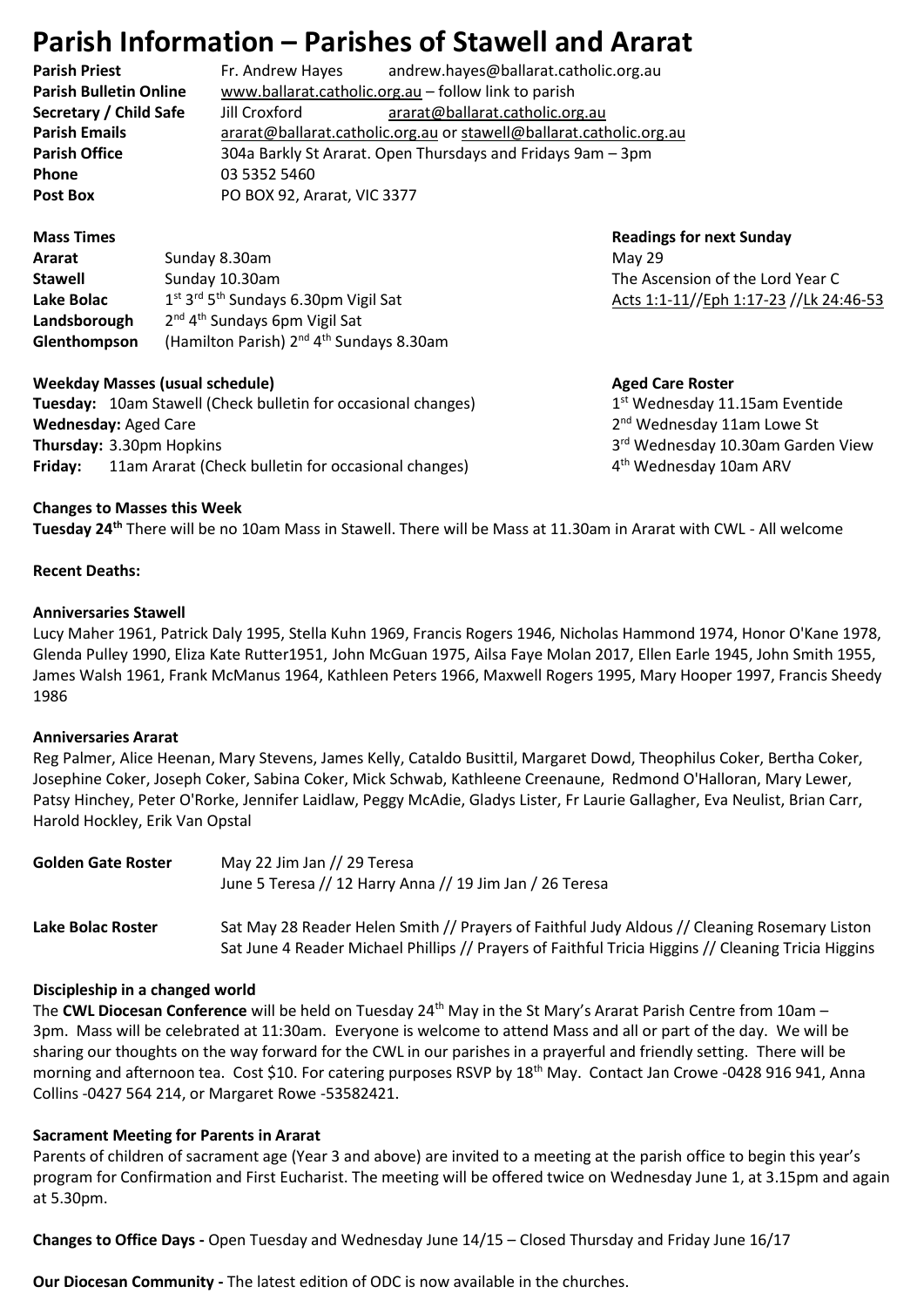#### **Stawell Ecumenical Service**

There will be an ecumenical church service on Sunday 29<sup>th</sup> May at 5pm in the Stawell Baptist Church hall. The service will be led by visiting Pastors Rob and Lyn Bailey who will preach, minister and prophecy.

#### **Stawell Covid Clinic and Flu Vaccines**

Stawell Town Hall 10am-2pm Thursday May 26 – no appointment necessary

#### **Dates**

| <b>Priesthood Ordinations:</b>        | Deacons Matt Restall and Bill Lowry. July 22 St Patrick's Cathedral Ballarat at 7.00pm. |
|---------------------------------------|-----------------------------------------------------------------------------------------|
| Lake Bolac St Bernard's               | 150 years foundation stone / 60 years new church Sun Sept 25 11am Mass and lunch        |
| <b>Portland All Saints Parish</b>     | 175th Anniversary: Weekend of August 27 & 28                                            |
| <b>Creswick St Augustine's Church</b> | 150 <sup>th</sup> Anniversary: Weekend of September 17 & 18                             |

#### **Volunteer Induction and Training**

The parishes received notification this week from the diocesan office that all existing and new parish volunteers (all people on committees, Sunday ministries, gardeners, Op Shop, CWL … just about everybody) will be asked to receive induction training, designed to meet the requirements of Standard 7 of the National Catholic Safeguarding Standards. The aim is that "personnel are equipped with knowledge, skills and awareness to keep children safe through information, ongoing education and training". More information to come.

### **Aboriginal Catholic Ministry Victoria online event – May 25**

Sherry Balcombe, Manager of Aboriginal Catholic Ministry Victoria, will be guest speaker via zoom on May 25, 2022 at 7.00pm. Sherry will present a brief overview of Aboriginal culture and spirituality and how it relates to today's world and will lead people to consider several key questions. This event is hosted by the Justice Action Group of St Mary of the Cross, Mordiallic & Aspendale during National Reconciliation Week (May 27 – June 3). To register go to <https://caritas.zoom.us/meeting/register/tZUocemorz4tG92p9QQV4fQyLFak4guWhFYF>

### **Week of Prayer for Christian Unity for 2022: May 29 – June 5**

The theme for the Week of Prayer for Christian Unity in 2022 was chosen by the Middle East Council of Churches "We saw the star in the East, and we came to worship" (cf Matthew 2:2). Resources for use in prayer services in your parishes, local ministers associations or inter-church Councils are available at [https://www.ncca.org.au/faith-and-unity](https://www.ncca.org.au/faith-and-unity-resources/wopcu22)[resources/wopcu22](https://www.ncca.org.au/faith-and-unity-resources/wopcu22)

### **NCLS Research to present free Webinar on 'What Australians really think about Jesus and the Church today'**

NCLS Research will be presenting a free webinar on '"What Australians really think about Jesus and the Church today". The webinar will offer the latest research insights into Australian spirituality plus reflection about the impact on communities of faith. Speakers are Dr Ruth Powell, NCLS Research Director and Karl Faase, Olive Tree Media CEO. Thursday, June 9,2022 at 11.00am (AEST) or 7.00pm (AEST). Get free tickets at: [https://whataustraliansthink\\_ncls.eventbrite.com.au](https://whataustraliansthink_ncls.eventbrite.com.au/)

#### **Would you like to participate in spiritual formation?**

'Taster Session', Tuesday 14 June 2022, 7.30pm-9pm (AEST), via Zoom. Are you called to be a spiritual director? A pastoral supervisor? A spiritual leader? Would you like to participate in spiritual formation that develops a compassionate, contemplative, listening heart? We invite you to join our Taster Session for a facilitated reflection and more information about Heart of Life's courses. Led by the formation team at Heart of Life Centre for Spiritual & Pastoral Formation. Bookings via [www.trybooking.com/BZAWV,](https://www.trybooking.com/BZAWV) or email [secretary@heartoflife.melbourne](mailto:secretary@heartoflife.melbourne) for more details.

#### **Looking to be inspired in your faith?**

Reconnect, Renew and Reimagine Catholic Community and Mission at the **Alive in the Spirit Online Experience** 26th – 28 May 2022 with one-month access. Inspiration and Formation for everyone engaged in the life of our Church. See keynote speakers, workshop information and register at [www.aliveinthespirit.com.au](http://www.aliveinthespirit.com.au/)

### **Legion of Mary Reflection Day – May 27, 2022**

The Legion of Mary will host a "Day of Reflection" on Friday, May 27, 2022 in honour of Our Lady Help of Christians, Patroness of Australia. Father Nathan Rawlins of St Peter's Parish, Epping, will be the Keynote Speaker for the day. All members of the Legion of Mary Family, active, auxiliary and past members, including parishioners from all parishes of Ballarat, are cordially invited to participate in this event. The day will start at 9.15 am and finish at 3.15 pm and will be held in the St Patrick's Cathedral Parish Ballarat MacKillop/Glowrey Rooms.